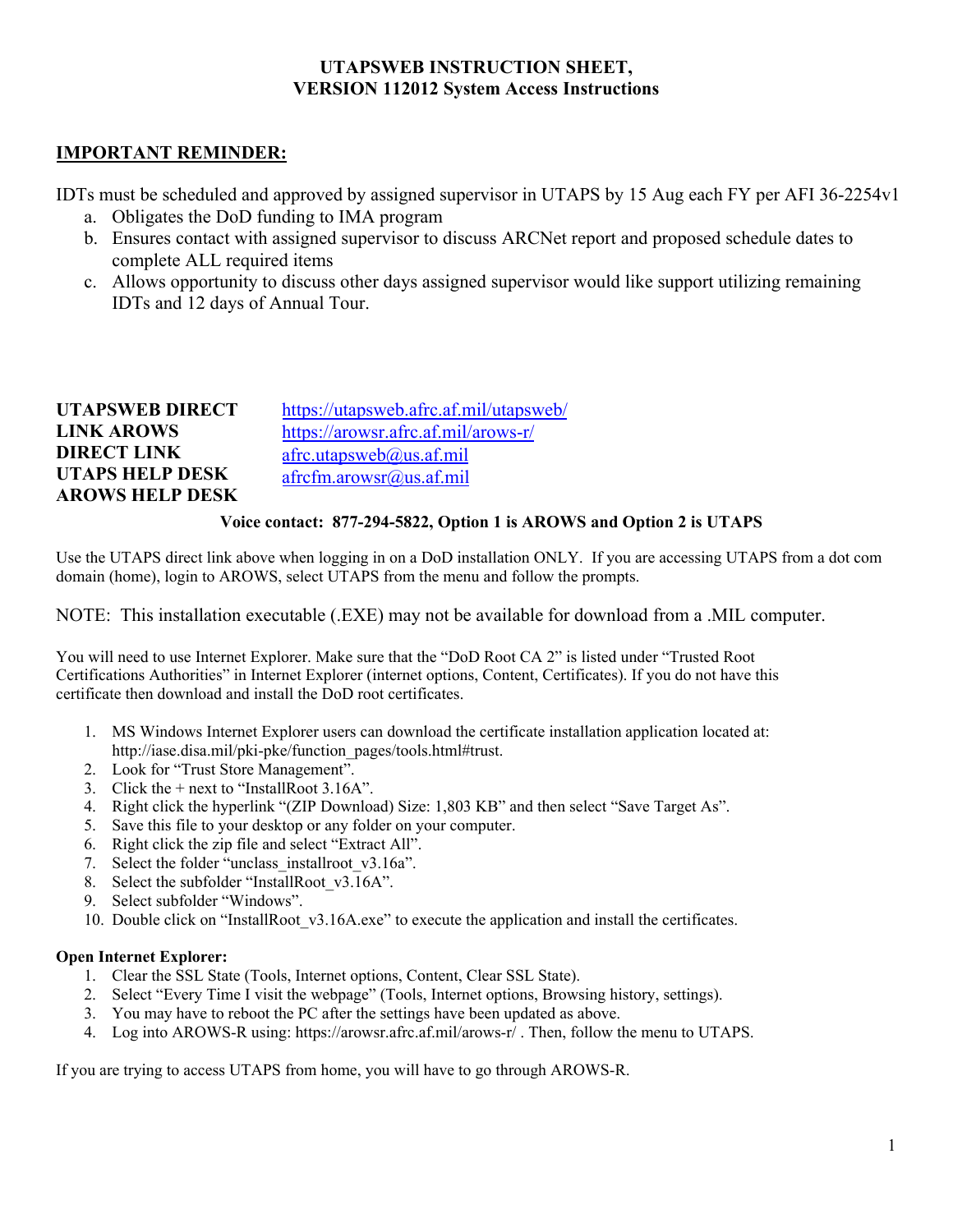If you get an error message such as 'Internet Explorer cannot display the web page...', follow the instructions below to clear your SSL state and select the correct certificate. Steps to clear SSL State:

- 1. Open Internet Explorer
- 2. Select Tools
- 3. Select Internet Options
- 4. Select the Content tab
- 5. Under certificates, select Clear SSL state
- 6. Close Internet Explorer and reopen

Select the DOD-CA certificate with highest number (Do not use EMAIL certificate), continue your login

Things to remember:

- 1. UTAPS emails are courtesies; emails are not required to process transactions in the system.
- 2. To access future or previous calendars in UTAPS, click the BLACK arrow above the calendar.
- 3. UTAPS operates with Internet Explorer 8 or higher only.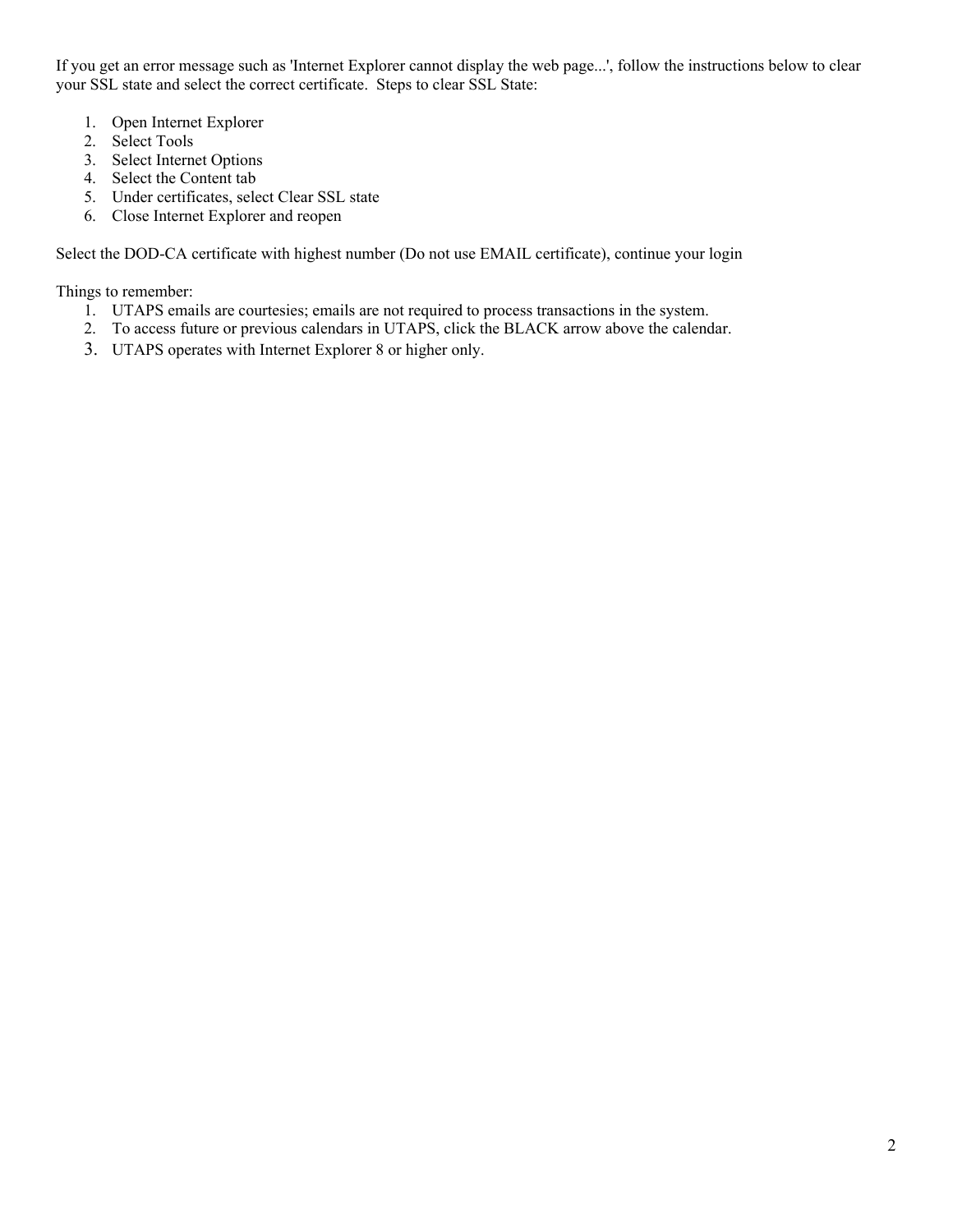#### **IMA/PIRRs**

## **IMA TASK 1 – Set your Supervisor or Tour of Duty Certifier (TODC)**

- 1. To set your **Supervisor**, go to **Configuration** then click **IMA/PIRR Member Editor**
- 2. If your supervisor is listed under **Available** (scroll the listing), select the name and click **Save Changes**
- 3. The Current Supervisor will be displayed to the left of the listing under **Assigned**
- 4. If your supervisor is **NOT** listed under **Available** listing, click **Add New Supervisor**, fill in first name, last name, phone number, email address and click **Save. NOTE:** IMA Supervisors can approve schedules, disapprove schedules, validate work and send to pay.

**NOTE:** TODCs are limited to validating work then Exporting validation to the Supervisor only.

**\*\***If you receive a warning message that the person is already in the system– contact the UTAPSWEB HELP DESK for assistance. DO NOT try to add the person under another name if they are listed under another role in the system.**\*\*** 

## **IMA TASK 2 – Build your projected schedules**

- 1. Go to **IMA/PIRR Schedule** to bring up your calendar.
- 2. Click on the SECOND icon above the calendar, the pencil with black notepad is **'Build IDT Period'**
- 3. Click on the date to open the '**Build IDT Schedules**' box, verify the **date**
- 4. To the right of **Number of Consecutive Periods**, enter the number of periods you want to build from one (half-day) to up to yearly limit.

**NOTE**: When building consecutive periods UTAPS treats the IDTs as one, any deletions or reschedules will affect entire group.

- 5. To the right of **Starting Schedule to Work Period**, enter whether you want your IDT periods to begin with the Period 1 (morning) or Period 2 (afternoon). Default is Period 1.
- 6. Select location by clicking Search by city/base or zip-code. (Use Home of Record for telecommuting)
- 7. To the right of **Comment**, enter the comment that you want to appear on the Training Location/Remarks area of the Form 40A (50 character limit).
- 8. Select an answer **Require Subsistence** and **Require Lodging**
- 9. To the right of **Select a Validator** click on the down arrow to select a validator, default is your supervisor.
- 10. Click **OK**.
- 11. The **IMA Schedule Editor** box will open, verify the data then click on **Save and Close**. The built dates will appear WHITE (Built status) on the calendar.
- 12. Once you've built your yearly limit, click on the **Submit Schedules** button to submit schedules for approval. All schedules will turn from WHITE to YELLOW indicating they are in Pending status.

**DELETIONS**: The sixth icon (pencil w/pink eraser) above the calendar, deletes the IDT date. Click the icon then click the date you want to delete. Answer 'Yes' to dialog box question then UTAPS will clear the calendar.

## **NOTE: You cannot proceed to IMA TASK 3 until your supervisor approves your schedule.**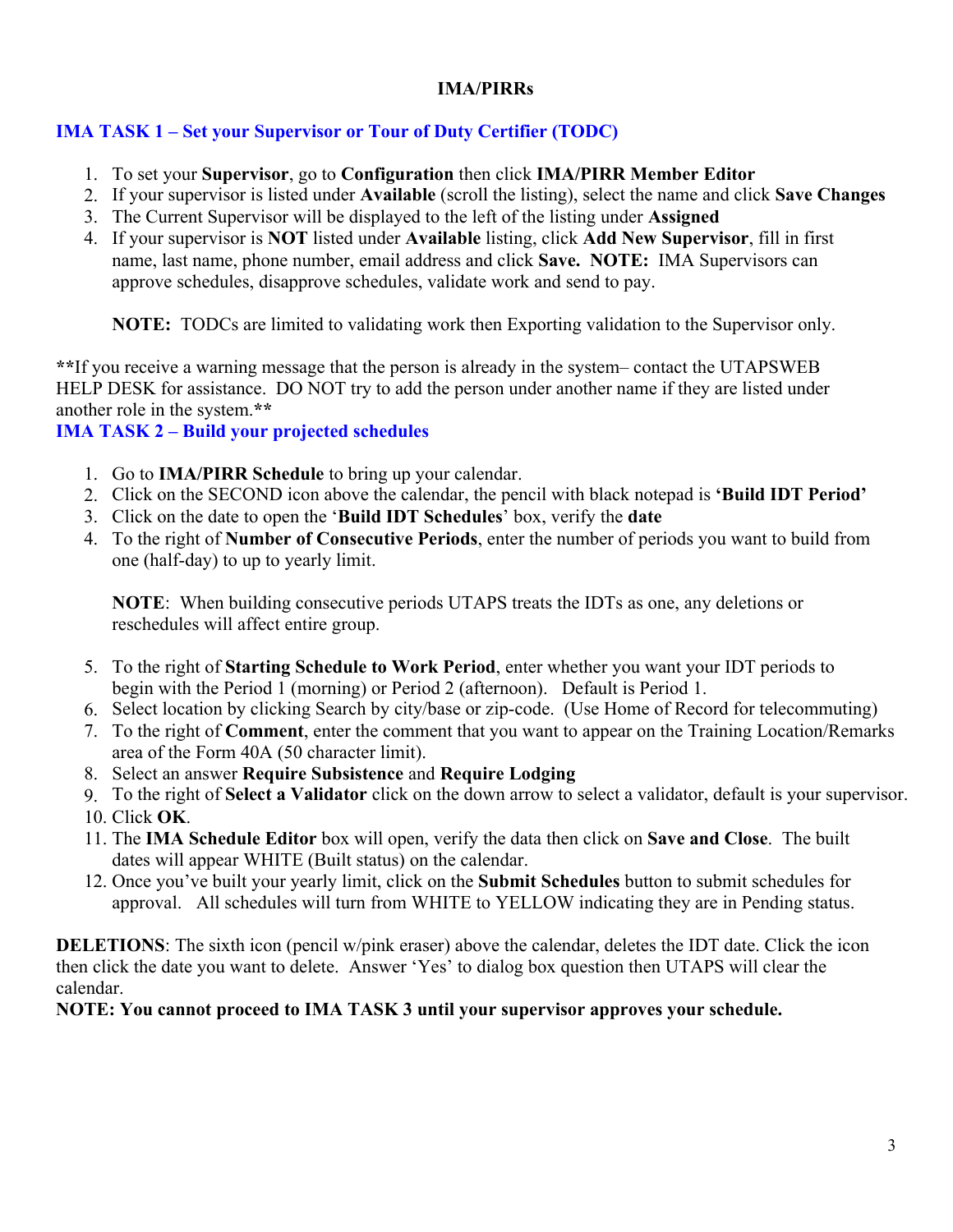## **IMA TASK 3 – Put IDTs in Worked (GREY) status (Final Step)**

- 1. Go to **IMA/PIRR Schedule** to bring up your calendar.
- 2. Click the WHITE arrow above the calendar then click on a GREEN date to sign in.
- 3. The Schedule Editor will open to display the IDT periods built on that date.
- 4. Click the **Work Date** column for Period 1. This triggers the **Sign Member In** dialog box, answer **Yes**.

**NOTE**: If the Schedule Editor or dialog box does not open, check to insure your pop up blocker is OFF.

- 5. Repeat the above instructions for Period 2
- 6. Click **Save and Close when finished**, a successful sign in will turn the date GREY.
- 7. Repeat the steps above for all dates you have worked, your Supervisor will receive an email message there are schedules to validate.

**NOTE**: Never sign in for a future date, at the end of the day on the last day of consecutive duty you can sign in to each IDT then your supervisor can submit all the days, at one time for pay.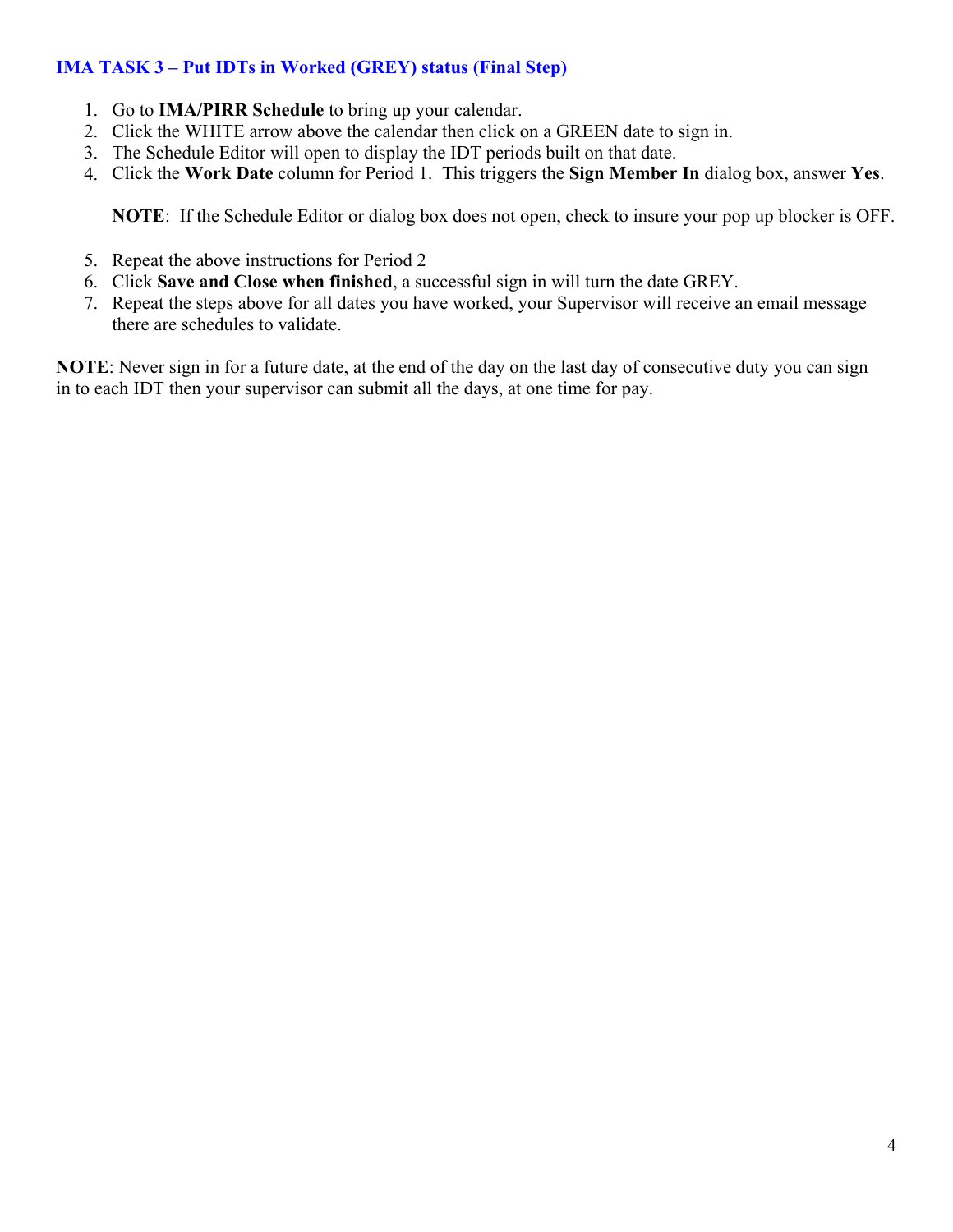#### **IMA/PIRR SUPERVISOR**

#### **SUPV TASK 1 – Access the system**

Supervisors who ARE NOT AFRC personnel should receive an email containing the UTAPSWEB DIRECT LINK and SSN Identifier to use as a login ID. You will use the Identifier for the FIRST access then the Identifier number will bind to your CAC card. Non-CAC users must use their Identifier each time they access the system.

**NOTE**: If you have not received the access email or you are not accessing UTAPSWEB from a .MIL location, contact the UTAPSWEB HELP DESK.

Some users have more than one role; make sure that you are in the correct role before processing IDTs. UTAPS Roles are located on the upper left portion of the Home Page, click the down arrow to view and select other roles.

#### **SUPV TASK 2 – Approve IDTs**

- 1. Go to the **IMA/PIRR Supervisor Calendar** and select the name of the IMA to view the calendar. The IDT dates will appear YELLOW on the calendar.
- 2. Verify the dates and click on **Approve All Schedules**, a dialog box will open **'… are you sure you want to Approve All Schedules?**', answer 'Yes' the IDT dates will change to GREEN.

**NOTE**: If the dialog box does not open, check to insure your pop up blocker is OFF.

- 3. **To approve individual IDTs** click the WHITE arrow above the calendar then click on the IDT date.
- 4. Click the box next to the Period column (in bold), this will cause the period(s) to be checked.
- 5. Click the Approve button above the Period column, the Status column will change to Approved.
- 6. Finally, click Save and Close, the IDT will change to GREEN on the calendar.

#### **SUPV TASK 3 – Validate and Send to Pay IDTs**

- 1. Click **Validate Work** on the Home Page menu.
- 2. There are two buttons,
	- a. First, **Preview Form 40** allows you to verify the Form 40s that will be exported BEFORE you export it.
	- b. Second, the **Export** button is the action button (red asterisk) that allows you to export to Send to Pay, click **Export**. UTAPS will notify you when the file is exported.
	- **NOTE:** Only IDT dates that are GREY on the calendar can be validated and sent to pay.

After files are exported,

Click **Send to Pay,** you will see one or more Form 40 (pay files) listed as a blue hyperlink and the **Send to Pay** button.

**NOTE 1:** You can click on the blue listed Form 40s if you want to view them BEFORE you send them to pay. The **Send to Pay** button sends the schedules forward to the Reserve Pay Office (RPO) for pay and points.

**NOTE 2:** IDT dates that are successfully sent to pay will appear BLACK on the calendar.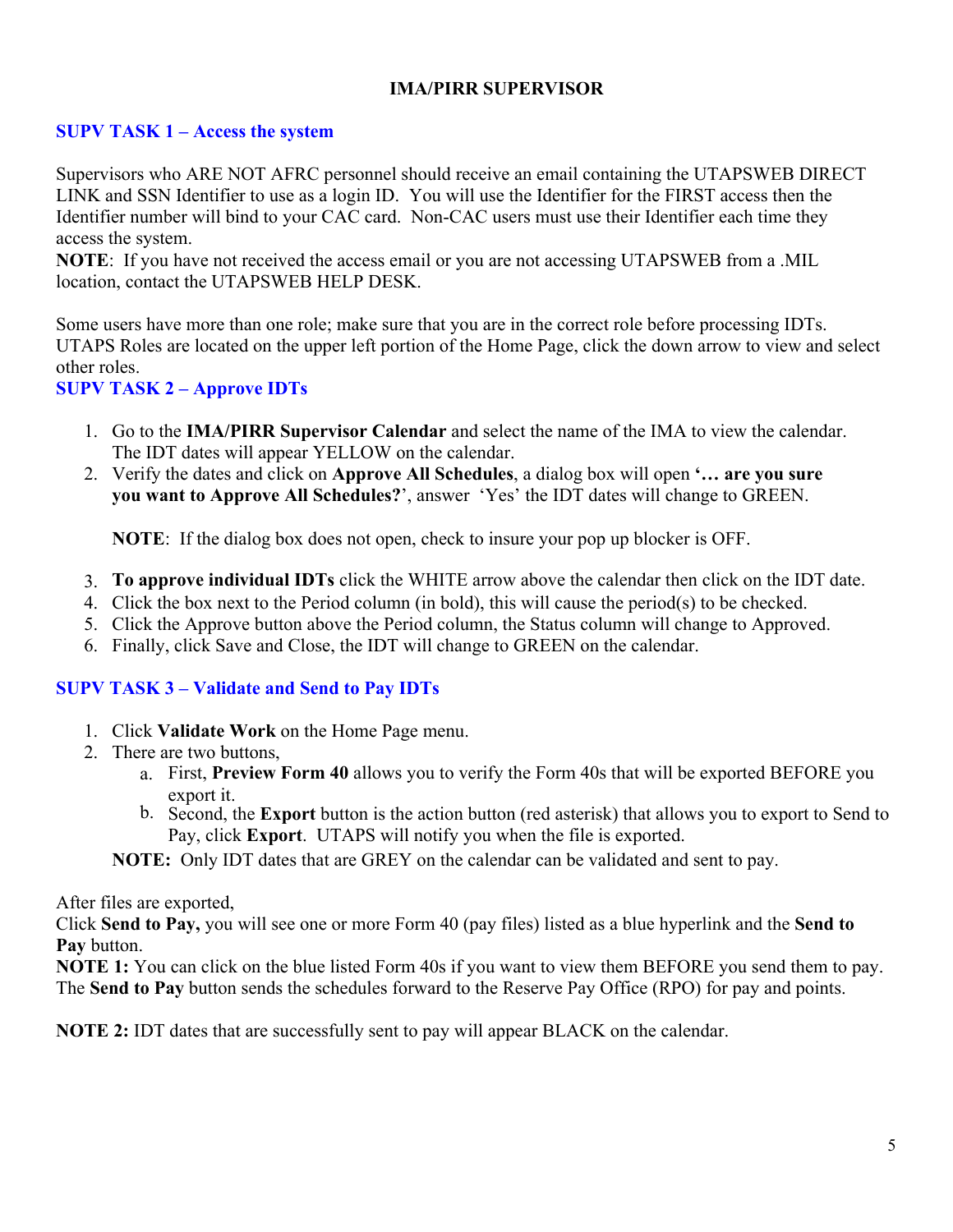## **TOUR OF DUTY CERTIFIERS (TODCs)**

## **TODC Task 1 – Validate your IMA's worked IDTs**

- 1. Click **Validate Work** on the Home Page.
- 2. There are two buttons,
	- a. First, **Preview Form 40** allows you to verify the Form 40s that will be exported to the IMA
	- b. **Supervistive Export** button is the action button (red asterisk) that allows you to validate the schedules as worked, click **Export**. (You must Export so the IDTs are forwarded to the Supervisor)

**NOTE:** Only IDT dates that are in Worked (GREY) status on the calendar can be validated.

## **Accessing Form 40As**

If you have questions regarding travel reimbursement, contact the Dobbins Travel Pay Office toll free at 800-808-5942, commercially at 678-655-5800, or DSN 625-5800. You can email questions to dobbins.imatravel@us.af.mil

**IMPORTANT:** Form 40As will be available for each IDT built AFTER they are approved (GREEN) by the supervisor.

- 1. Go to **Reports,** then **Automated Form 40s** to bring up the Form 40As viewing tree.
- 2. Click on the **plus** sign next to your name, you'll see a Form 40A for each period built.
- 3. Click on a date and period to highlight it then prepare your 40A for printing:
	- a. Tab one to update, select the **Personal Data** and select whether you require lodging or subsistence.
	- b. Tab two to update, select the **Signing Officials** tab and select an Authorizing Official.
	- c. Tab three to update, you can combine periods for the date highlighted by clicking **Combine Form 40As** tab, verify the periods to be combined, then highlight the first period displayed in the box and click the **Combine/Save** button.
- 4. To save 40As, click **Save** in the top left corner. (GREY discs are unsaved, YELLOW discs are saved).
- 5. To print 40As, click **Print** at the top left corner then click **Print Preview or Print Individual 40A**, a PDF window will open to view the 40A. Click the printer icon to print from PDF.

**NOTE:** You must save any changes made to the 40A before printing.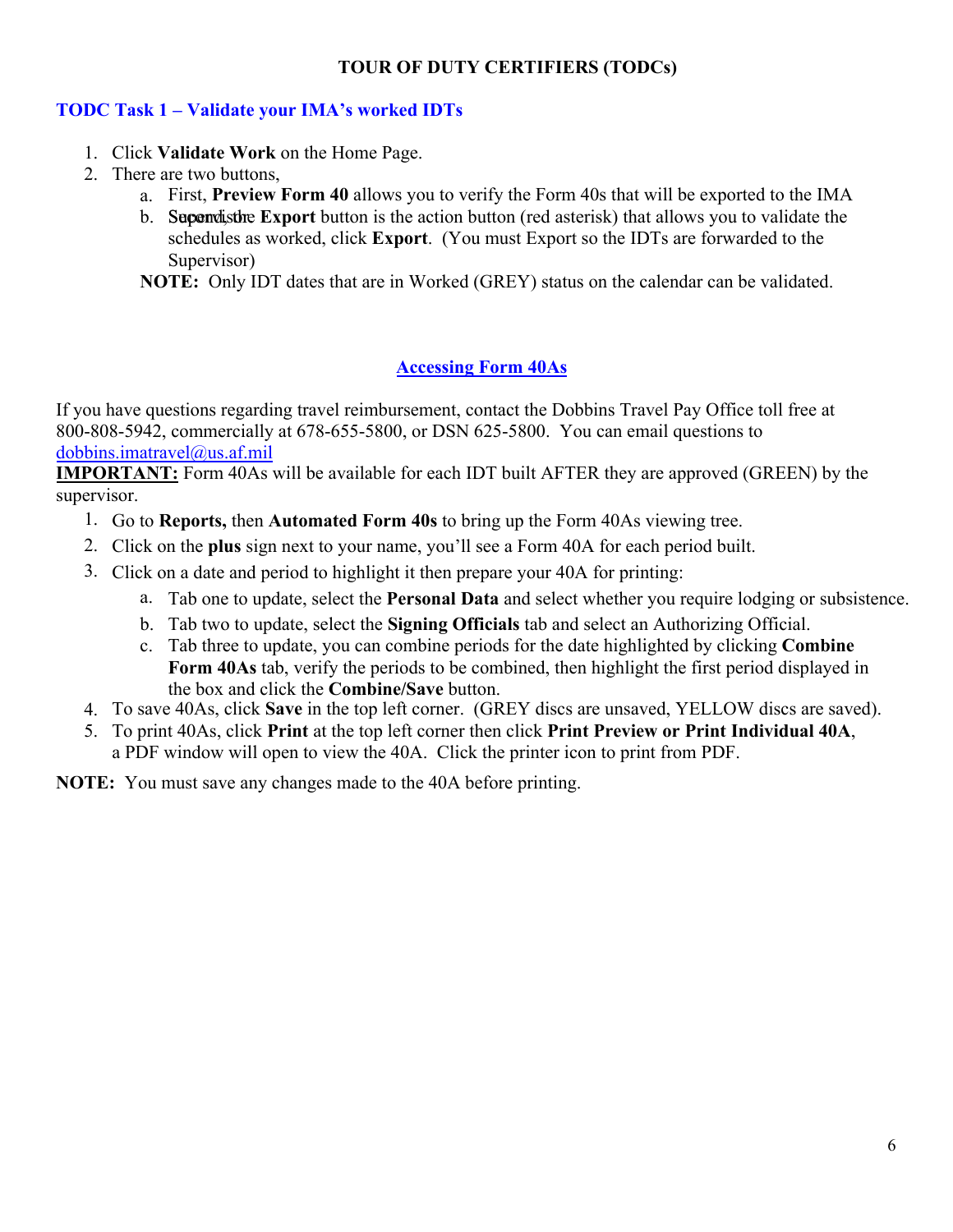#### **UTAPS Frequently Asked Questions For IMAs Updated December 2015**

#### **IMPORTANT REMINDER:**

IDTs must be scheduled and approved by assigned supervisor in UTAPS by 15 Aug each FY per AFI 36-2254v1

- a. Obligates the DoD funding to IMA program
- b. Ensures contact with assigned supervisor to discuss ARCNet report and proposed schedule dates to complete ALL required items
- c. Allows opportunity to discuss other days assigned supervisor would like support utilizing remaining IDTs and 12 days of Annual Tour.

## **Q - How do I sign in my IDTs?**

A – From the "Legacy View" (You can see the entire year) Right Click on day Select View Schedule Left Click in "Work Date" box

A – From the "New Calendar View" (You can only see one month) Left Click on day Select "Edit Schedule" Left Click in "Work Date" box

## **Q – I am trying to add my new supervisor and I cannot see him/her**

A – Verify with your supervisor to see if they supervise any other IMAs. If they do, retrieve the email they use and select that from the list. Sometimes IMAs build supervisors in the system using their supervisors nick name or preferred name. We do not recommend that. The main point to take home is DO NOT create a NEW account for your supervisor without verifying he/she currently exists in UTAPS.

## **Q – How do I update my Supervisor's Email Address?**

A- Only your Supervisor may update their address Go to Configuration Click on User Editor Update Email address Hit SAVE

# **Q – May I use Chrome?**

A – UTAPS is not compatible with Chrome, please use Internet Explorer. We have work arounds for Windows Edge and Internet Explorer 11. Email the Help Desk for further instructions. afrc.utapsweb@us.af.mil

**Q – I receive a 403 Error or Page Cannot be displayed Error**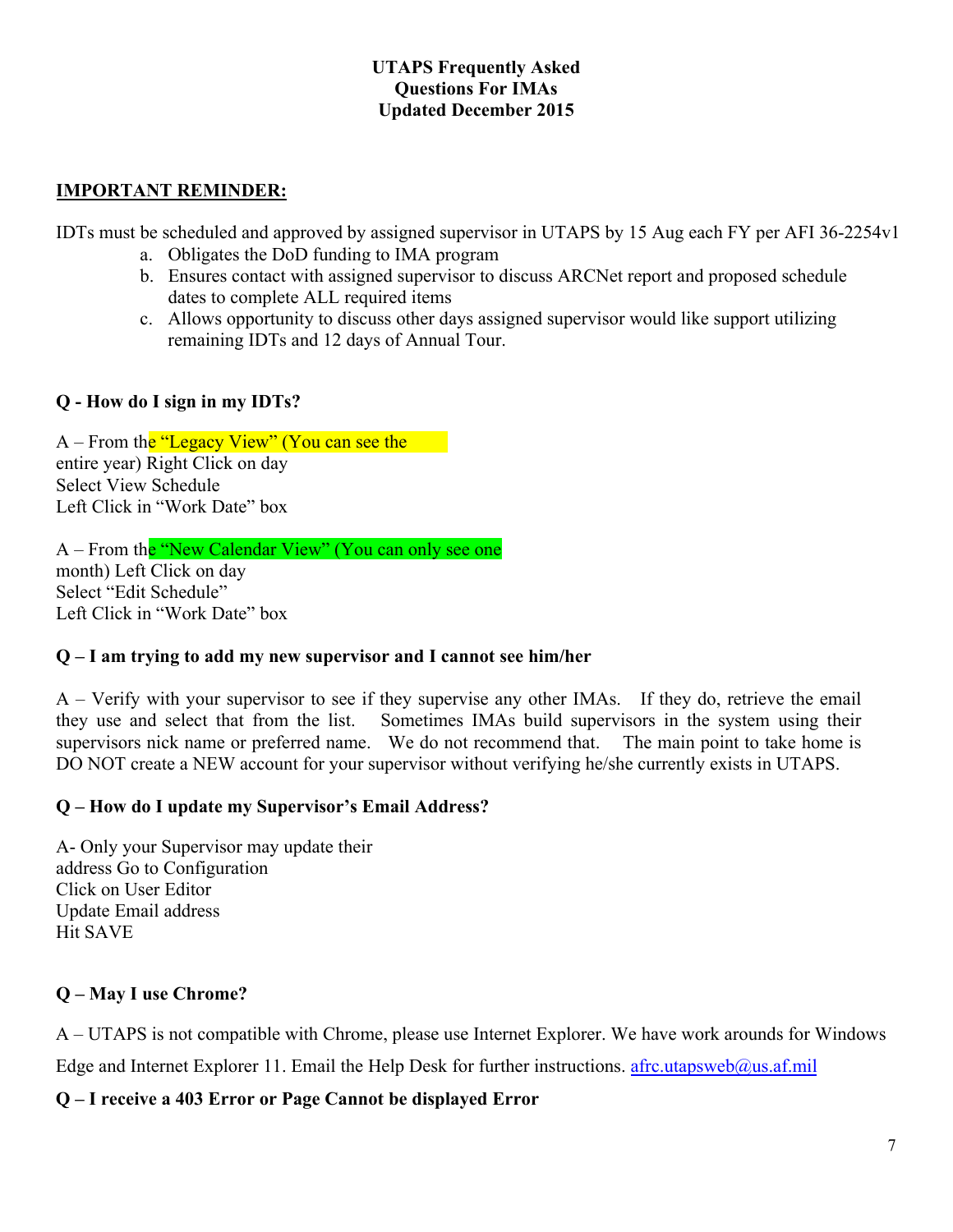A – Delete Browsing History: From Internet Explorer's Menu Bar (hold down ALT key if menu bar is not visible) select Tools and "Delete browsing history"

|  |                          |                         |                | V   https://www.myaf.mil/gca-al/USAF/eq/come c $D - B C$ V AF Portal: Login Page |  |
|--|--------------------------|-------------------------|----------------|----------------------------------------------------------------------------------|--|
|  | Edit View Favorites Tool | Help                    |                |                                                                                  |  |
|  |                          | Delete browsing history | Ctrl+Shift+Del |                                                                                  |  |
|  |                          | InPrivate Browsing      | Ctrl+Shilt+P   |                                                                                  |  |

Clear Cache: Select "Clear SSL state" under the "Content" tab in Internet Options

|              |  | General Security Privacy Content Connections Programs Advanced |  |
|--------------|--|----------------------------------------------------------------|--|
| Certificates |  |                                                                |  |
|              |  |                                                                |  |
|              |  |                                                                |  |
|              |  | Use certificates for encrypted connections and identification. |  |
|              |  |                                                                |  |

#### **Add "af.mil" to Compatibility View Settings:**



**Email the Help Desk for additional internet browser work a**rounds. afrc.utapsweb@us.af.mil

# **Q – Can I re-schedule an IDT that has already been re-scheduled and one day in that week has been paid?**



A – UTAPS only allows ONE Re-Schedule. Once you have re-scheduled an IDT, *your Supervisor* may reschedule that IDT one last time. Keep in mind when you build a group of IDTs, altering one day affects the entire group. We suggest building your IDTs individually, never re-schedule, delete and re-build.

#### **Q – I am a new IMA and my supervisor cannot see my account**

A- You are most likely in the "Transferred Folder." Email the help desk to inquire and request to be removed from the "Transferred Folder." After this action is completed, your supervisor will be able to see your account.

#### **Q – My account is locked.**

A – Please email the Help Desk with the last 4 of your

#### SSAN.